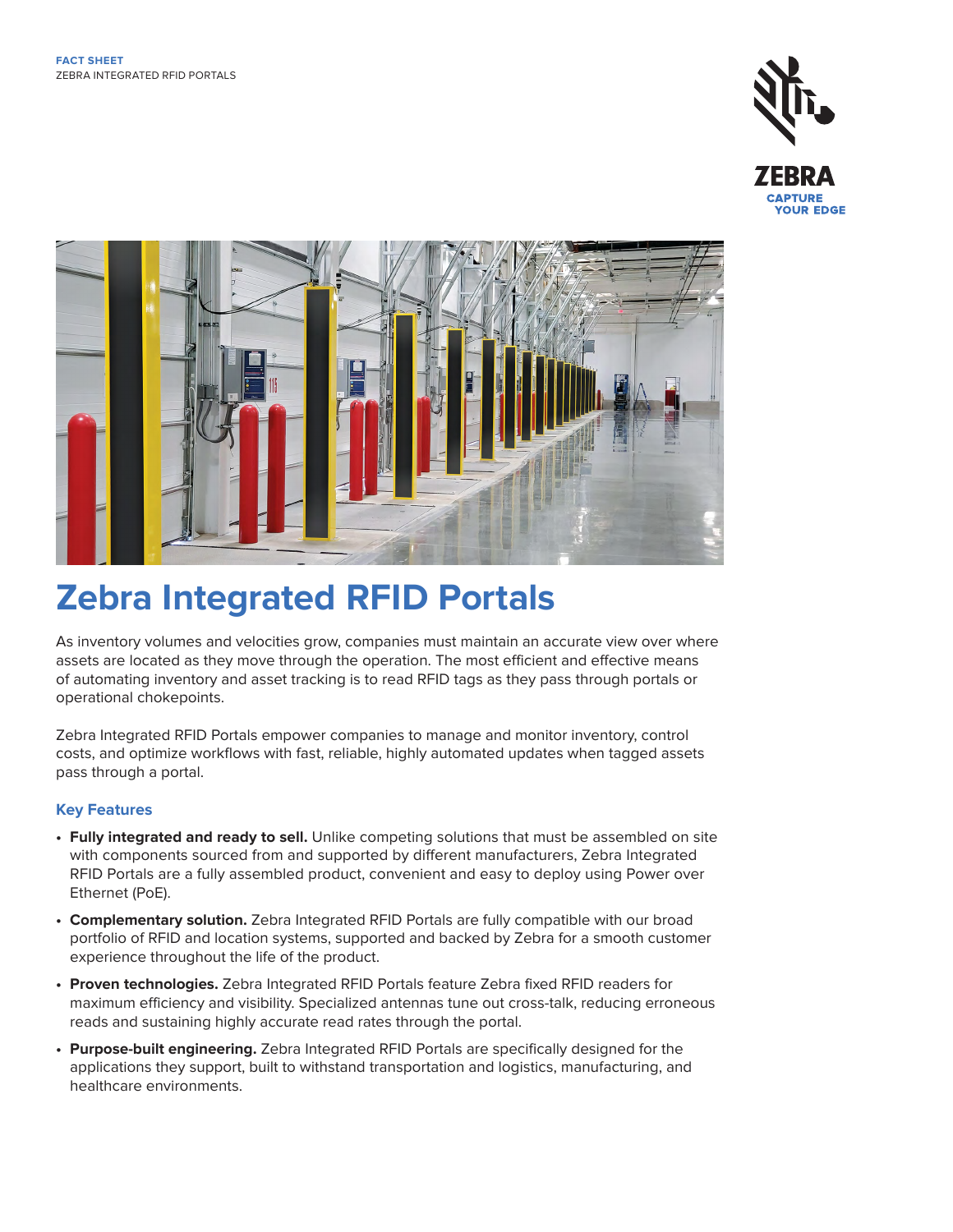### **Zebra Integrated RFID Portal Specifications**

#### **Zebra Transition RFID Portal (D800/D500)**

Used primarily at dock doors, these integrated portals can reduce the need for human intervention and manual scanning at common chokepoints.

| <b>Dimensions</b>            | D800 (V4): 96"H x 15"L x 4"W (244 x 38 x 10 cm)<br>D800 (V5): 96"H x 17"L x 7"W (244 x 43 x 18 cm)<br>D500: 62"H x 15"L x 4"W (158 x 38 x 10 cm) |
|------------------------------|--------------------------------------------------------------------------------------------------------------------------------------------------|
| Weight                       | D800 (V4): 45 lbs (21 kg)<br>D800 (V5): 71 lbs (33 kg)<br>D500: 30 lbs (14 kg)                                                                   |
| <b>Operating temperature</b> | -4°F to +131°F (-20°C to +55°C)                                                                                                                  |
| Storage temperature          | -40°F to +158°F (-40°C to +70°C)                                                                                                                 |
| <b>RFID reader</b>           | Zebra FX9600 RFID Reader                                                                                                                         |
| <b>RFID antenna</b>          | Multi-Linear Wave® Antenna                                                                                                                       |

#### **Zebra Wall-Mount RFID Portal (D100)**

These fully enclosed, plug-and-play units mount easily beside doorways and hallways near storage rooms, offices and warehouses to provide versatile RFID tracking.

| <b>Dimensions</b>            | A and B panels: 61"H x 9"L x 2"W (155 x 23 x 5 cm) |
|------------------------------|----------------------------------------------------|
| Weight                       | A panel: 10 lbs (5 kg)<br>B panel: 8.5 lbs (4 kg)  |
| <b>Operating temperature</b> | -4°F to +131°F (-20°C to +55°C)                    |
| Storage temperature          | -40°F to +158°F (-40°C to +70°C)                   |
| <b>RFID reader</b>           | Zebra FX7500 RFID Reader                           |
| <b>RFID antenna</b>          | Multi-Linear Wave Antenna                          |

**Note:** The A Panel is powered via PoE and contains the reader and/or accessories provided as defined in the portal SKU. The B Panel is a non-powered companion portal that contains only the appropriate number of antennas as defined in the portal SKU.

#### **Zebra Fixed RFID Tunnel (T400)**

Built especially for inline conveyor operations, these units automatically read tagged assets as they move along the line and through the tunnel, improving conveyor throughput and workflow accuracy.

| <b>Dimensions</b>            | Custom built to fit existing operation<br>Standard outer: 42"L x 35"W x 64"H (107 x 89 x 163 cm)<br>Standard inner: 42"L x 29"W x 30"H (107 x 74 x 76 cm) |
|------------------------------|-----------------------------------------------------------------------------------------------------------------------------------------------------------|
| Weight                       | 200 lbs (91 kg)                                                                                                                                           |
| <b>Operating temperature</b> | -4°F to +131°F (-20°C to +55°C)                                                                                                                           |
| Storage temperature          | -40°F to +158°F (-40°C to +70°C)                                                                                                                          |
| <b>RFID reader</b>           | Zebra FX9600 RFID Reader                                                                                                                                  |
| <b>RFID antenna</b>          | Multi-Linear Wave Antenna                                                                                                                                 |

#### **Zebra Integrated RFID Table (M600)**

RFID antennas mounted underneath the table are specially configured to read items placed on the surface in any orientation.

| <b>Dimensions</b>            | 48.5"L x 31.5"W x 38"H (123 x 80 x 97 cm) |
|------------------------------|-------------------------------------------|
| Weight                       | 100 lbs (46 kg)                           |
| <b>Operating temperature</b> | -4°F to +131°F (-20°C to +55°C)           |
| Storage temperature          | -40°F to +158°F (-40°C to +70°C)          |
| <b>RFID reader</b>           | Zebra FX9600 RFID Reader                  |
| <b>RFID antenna</b>          | Multi-Linear Wave Antenna                 |

**Note:** Some models have multiple SKUs based on configuration. Additional accessories and options include mechanical hardware, stack lights and battery chargers. Please contact Zebra for additional details.



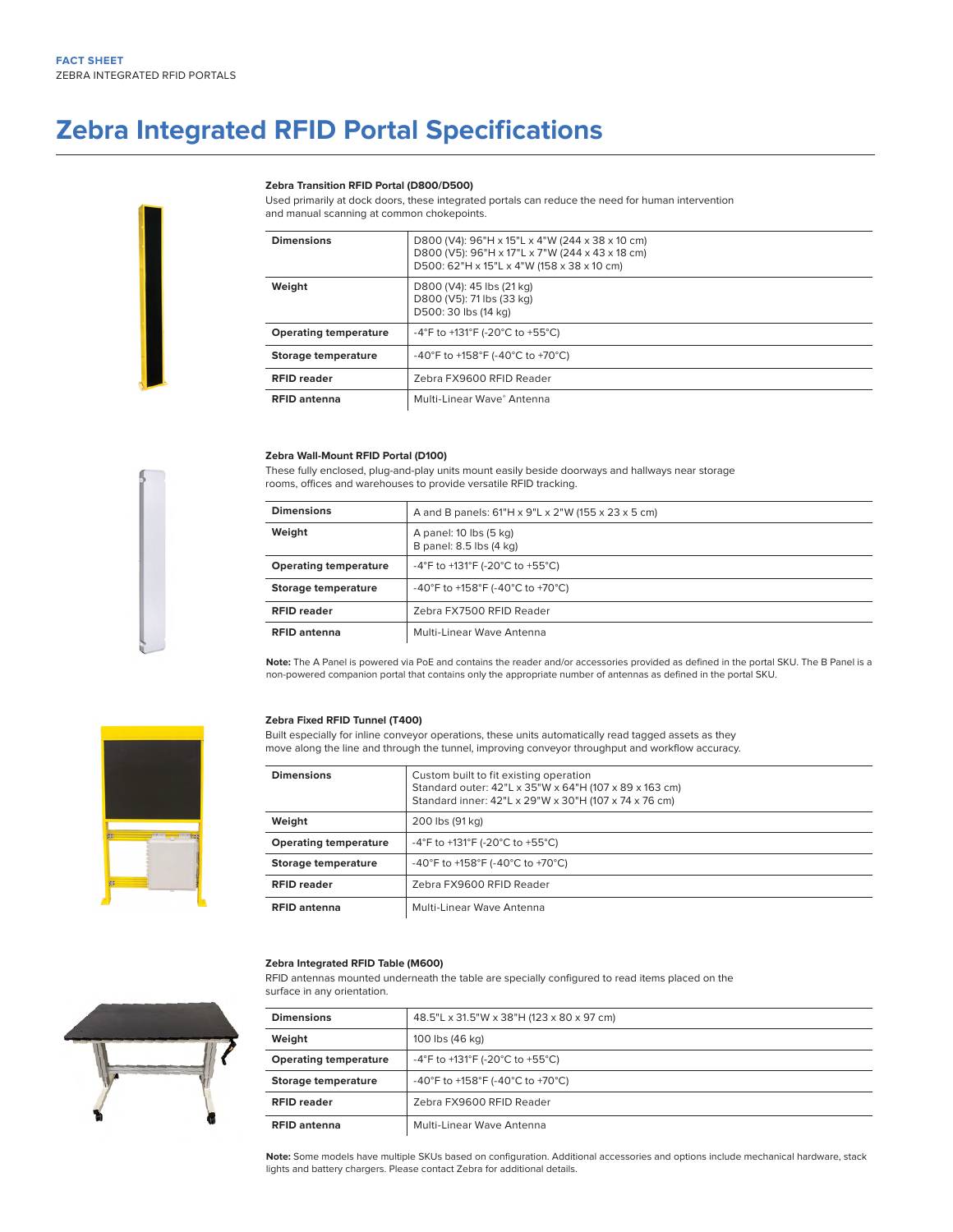### **Multi-Linear Wave Antenna Specifications**

### **Polarization Beam Diversity**



| Polarization               | Multi-linear |
|----------------------------|--------------|
| Impedance                  | 50 ohms      |
| Gain                       | $3.0$ dBi    |
| <b>Maximum input power</b> | 10 watts     |

| H-plane beam width           | 180 degrees              |
|------------------------------|--------------------------|
| E-plane beam width           | 180 degrees              |
| <b>F-type coaxial cables</b> | Included                 |
| Cable spec                   | RPTNC male to RPTNC male |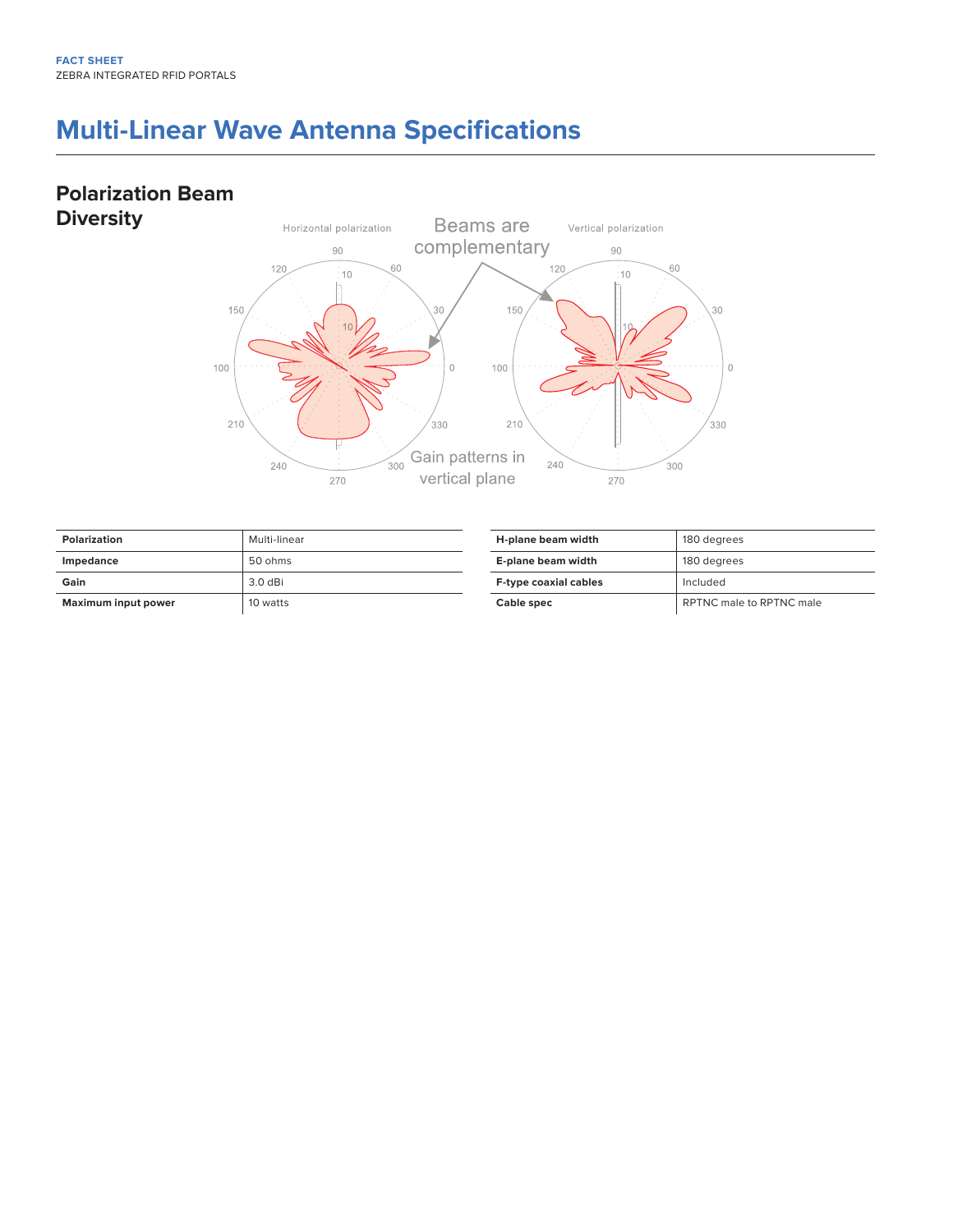## **Zebra FX9600 RFID Reader Specifications**

#### **RFID CHARACTERISTICS**

| Max receive sensitivity | -86 dBm monostatic                                                                                                                                                                               |
|-------------------------|--------------------------------------------------------------------------------------------------------------------------------------------------------------------------------------------------|
| Air protocols           | ISO 18000-63 (EPC Class 1 Gen 2 V2)                                                                                                                                                              |
| Frequency (UHF band)    | Global reader: 902-928 MHz (also supports countries that use a part of this band), 865-868 MHz<br><b>U.S. (only) reader: 902-928 MHz</b>                                                         |
| Transmit power output   | <b>0 dBm to +33.0 dBm:</b> PoE+, 24V External DC, Universal 24 VDC Power Supply<br>0 dBm to +31.5 dBm: PoE, 12V External DC (4-port-models only), 24V External DC, Universal 24 VDC Power Supply |

#### **CONNECTIVITY**

| <b>Communications</b> | 10/100Base-T Ethernet (RJ45); USB Host & Client (Type A & B); Serial (DB9)                                               |
|-----------------------|--------------------------------------------------------------------------------------------------------------------------|
| General purpose I/O   | 4 inputs, 4 outputs, optically isolated (Terminal Block)                                                                 |
| Power supply          | PoE (802.3af)<br>PoE+ (802.3at) +24V DC<br>(UL Approved)                                                                 |
| Antenna ports         | <b>FX9600-4:</b> 4 monostatic ports (Reverse Polarity TNC)<br><b>FX9600-8:</b> 8 monostatic ports (Reverse Polarity TNC) |

#### **ENVIRONMENTAL**

| <b>Operating temperature</b> | -4° to +131°F (-20° to +55°C)  |
|------------------------------|--------------------------------|
| <b>Storage temperature</b>   | -40° to +158°F (-40° to +70°C) |
| Humidity                     | 5-95% non-condensing           |
| <b>Sealing</b>               | <b>IP53</b>                    |

#### **HARDWARE, OS AND FIRMWARE MANAGEMENT**

| Processor                   | Texas Instruments AM3505 (600 MHz)                                                       |
|-----------------------------|------------------------------------------------------------------------------------------|
| Memory                      | Flash 512 MB: DRAM 256 MB                                                                |
| <b>Operating system</b>     | Linux                                                                                    |
| Firmware upgrade            | Web-based and remote firmware upgrade capabilities                                       |
| <b>Management protocols</b> | RM 1.0.1 (with XML over HTTP/HTTPS and SNMP binding); RDMP                               |
| <b>Network services</b>     | DHCP, HTTPS, FTPS, SFPT, SSH, HTTP, FTP, SNMP and NTP                                    |
| <b>Network stack</b>        | IPv4 and IPv6                                                                            |
| <b>Security</b>             | Transport Layer Security Ver 1.2, FIPS-140                                               |
| <b>API support</b>          | Host applications: .NET, C and Java EMDK<br><b>Embedded applications: C and Java SDK</b> |

#### **REGULATORY COMPLIANCE**

| Safety            | UL 60950-01, UL 2043, IEC 60950-1, EN 60950-1                                                |
|-------------------|----------------------------------------------------------------------------------------------|
| <b>RF/EMI/EMC</b> | FCC Part 15, RSS 210, EN 302 208, ICES-003 Class B, EN 301 489-1/3 for Malaysia: 919-923 MHz |
| SAR/MPE           | FCC 47CFR2:OET Bulletin 65: EN 50364                                                         |
| Other             | ROHS. WEEE                                                                                   |

#### **ENVIRONMENTAL COMPLIANCE**

**Environment**

• RoHS Directive 2011/65/EU; Amendment 2015/863 • REACH SVHC 1907/2006 For a complete list of product and materials compliance, please visit **[www.zebra.com/environment](http://www.zebra.com/environment)**